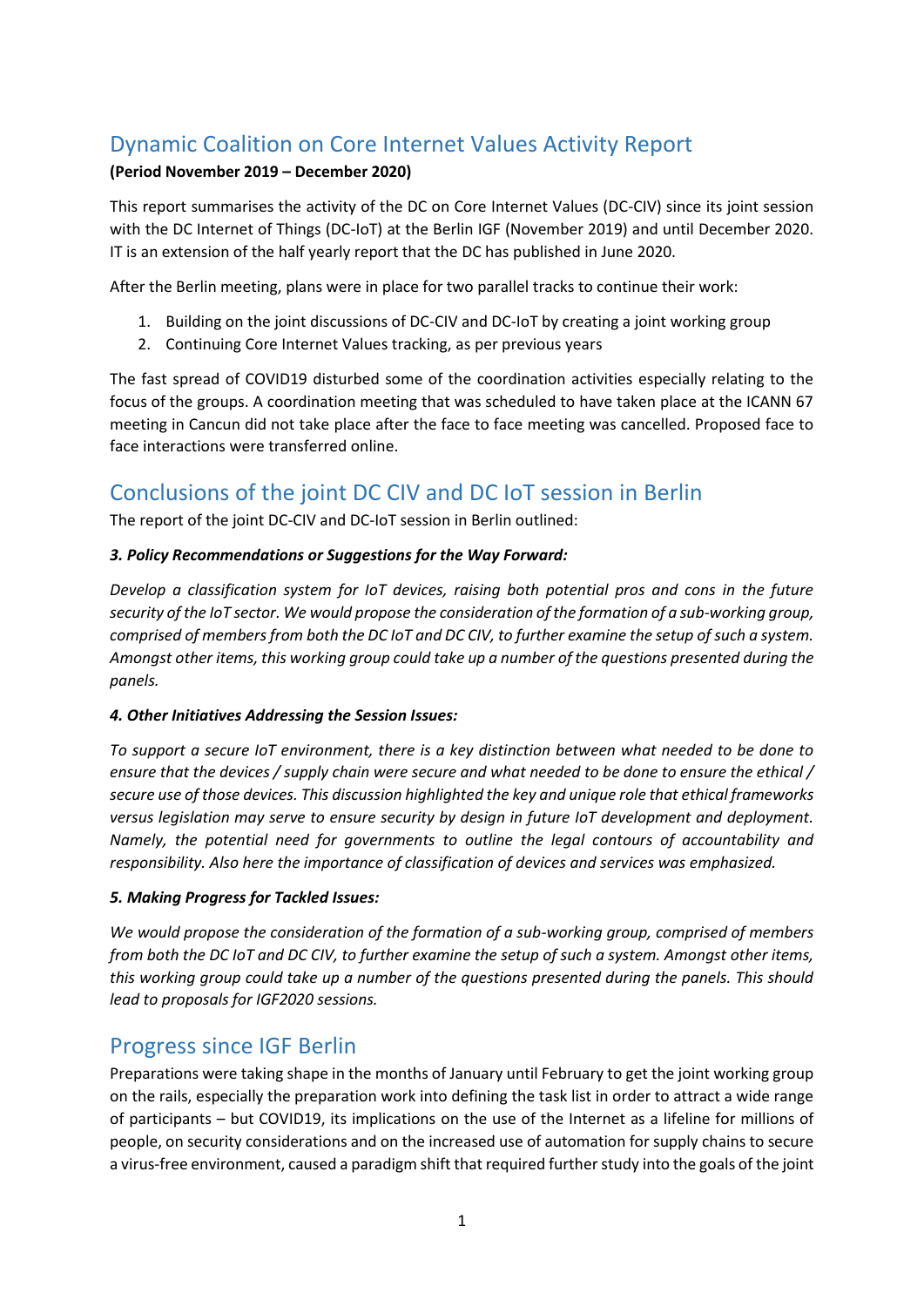working group. Simply stated: are the topics for discussion still pertinent and in line with today's thinking?

In particular, the question arises on whether the norm for a secure IoT environment has moved, whether the norm for the security of a network has evolved, whether ethical considerations have also shifted in view of the proposals for tracking Apps that have significant impact on Privacy.

Both DCs had arranged for a joint day Zero event at the EuroDIG in June 2020. That conference has now moved online, but the DCs have confirmed the need for their joint event as a way to amend the plans going forward. This meeting therefore took place virtually - as referenced below.

### Meetings in 2020

#### **Internet During Shut-Down : Do we need "more" Internet?**

This online roundtable event took place on March 26<sup>th</sup> in association with the Chennai Chapter of the Internet Society and the TiE Chennai Fostering Entrepreneurship Organisation. Participants explored the concept of "Internet" as a network of networks but also as a commodity.

*"With factories, offices, public places, shops, transportation and schools shut down for 3 weeks, and another week or so for normal life to resume, it is the Internet that could make life go on. While it is necessary to keep an eye on fake news and the dangers of fake news causing panic, it is equally important to keep the Internet open, with a heightened awareness that everyone needs the Internet, even to seek medical help, and more to preserve mass psychological well being. " More Internet" here implies an approach that is on the other end of the tendency to lock down, it implies a greater willingness to keep more of the people of the world more connected, and to make news, educational, spiritual and entertainment content more available and also to think of more of curated streams for e.g, YouTube curated streams, more of Internet Radio, a better Facebook experience etc...*

*This is also a good time to collaborate online. The Internet could bring together groups to collaborate on crisis management, economic reconstruction questions and could generate innovative ideas to solve problems.*

*● What could the business community and civil Society do to help the Government manage the crisis of the time?*

*● What are the post crisis challenges? Not just restoration, but a renewal. In what ways could we make the economy work better than before?"*

As a follow-up, an offshoot of DC-CIV Participants plus additional participants that took part in the roundtable, have gathered around a mailing list and further insights into the findings of the roundtable will be share back with the DC-CIV in future meetings.

The COVID situation in India has since stopped any follow-up face to face meeting.

## **Joint Meeting of DC Core Internet Values (DC-CIV) and DC Internet of Things (DC-IoT): Internet successes and failures to support a world living under COVID19 lockdown**

The joint meeting taking place as a virtual day zero pre-event at EuroDIG 2020 has addressed the following problematics:

Internet of Things / Core Internet Values - what characteristics of IoT Good Practice and Core Internet Values have contributed to the success of the Internet and IoT to support a world living under Covid19 lockdown?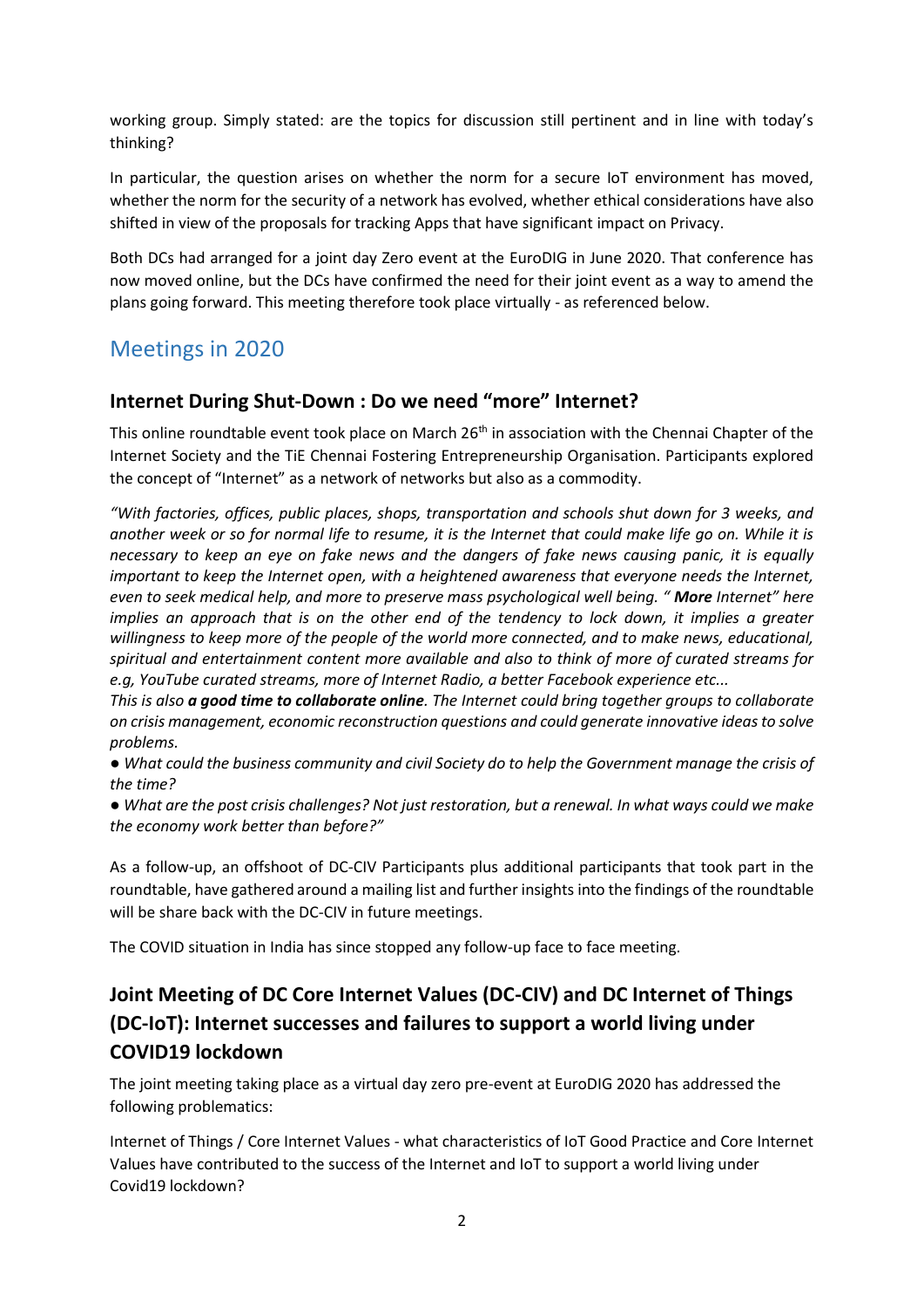Has the Covid19 Pandemic triggered the need to change IoT Good Practices or Core Internet Values because of the paradigm shift that it has caused in the world?

In parallel with the Pandemic, this year has seen the proposal for New Internet 2030 in the New IP group at the ITU. This proposal includes a replacement of most, if not all Core Internet Values, with a new model for the Internet's underlying transport layer, plus all of the Governance Model that the Internet relies on.

Why should this model be, or not be embraced, in the context of Internet of Things Devices, and of Core Internet Values?

Click [HERE f](https://eurodigwiki.org/wiki/IoT_and_Core_Internet_values_Dynamic_Coalition_%E2%80%93_Internet_successes_and_failures_to_support_a_world_living_under_COVID19_lockdown_%E2%80%93_Pre_07_2020)or full details of the Day Zero session.

Click [HERE f](https://youtu.be/wEmlf4n2LJk)or a video recording of the session.

Marco Hogewoning (RIPE) has published a [Blog post](https://labs.ripe.net/Members/gergana_petrova/eurodig-2020-liveblog) summarising the discussions.

Outcomes:

- *The Internet mostly delivered and did a wonderful job in supporting our lives and economies during the ongoing pandemic.*
- *A large part of the population is still not online, and indeed, even in our developed societies, we should not take for granted that everybody has the means or skills to participate in an online society or activities such as home schooling.*
- *We should also not take TCP/IP for granted. "one size fits nobody".*
- *The flexible and modular set of technologies and protocols that form the Internet was quick to adapt and accommodate our current needs: providing relatively cheap and ubiquitous connectivity to an incredibly large number of people all over the globe, who enjoy the freedom to use that connectivity for what they themselves believe to be important, inventing and modelling their online world.*
- *we can continue to discuss and evolve what we have in an open and inclusive matter. Many saw that as the real core Internet value.*
- *The Internet is fit for purpose and that one of its important features is that you can adapt it to better support current needs.*
- *There might be competing Protocols in the future, for example the proposals for New IP, but the Internet being a Network of Networks, it is likely that these protocols will cohabit - and the Protocol therefore is not as important as the Core Values that surround the Protocol.*
- *Adopt IPv6.*
- *The Internet might not be perfect, but for sure it is good enough."*

### Core Internet Values tracking

The global changes caused by the Pandemic to the economy, work flows and society are likely to be significant. The Internet as with its current architecture has been able to adapt surprisingly well to the change in consumer behaviour and traffic flows, including a marked increase in video content delivery and social media. Core Internet Values appear to have not been affected. In fact, it is because of a number of Core Internet Values that the Internet has been able to adapt to changes in traffic flows. Yet a number of countries are now advocating for the replacement of today's network of networks running on TCP-IP by a future network that is claimed will be faster, easier to manage, more secure and more in tune with technological advances like 5G.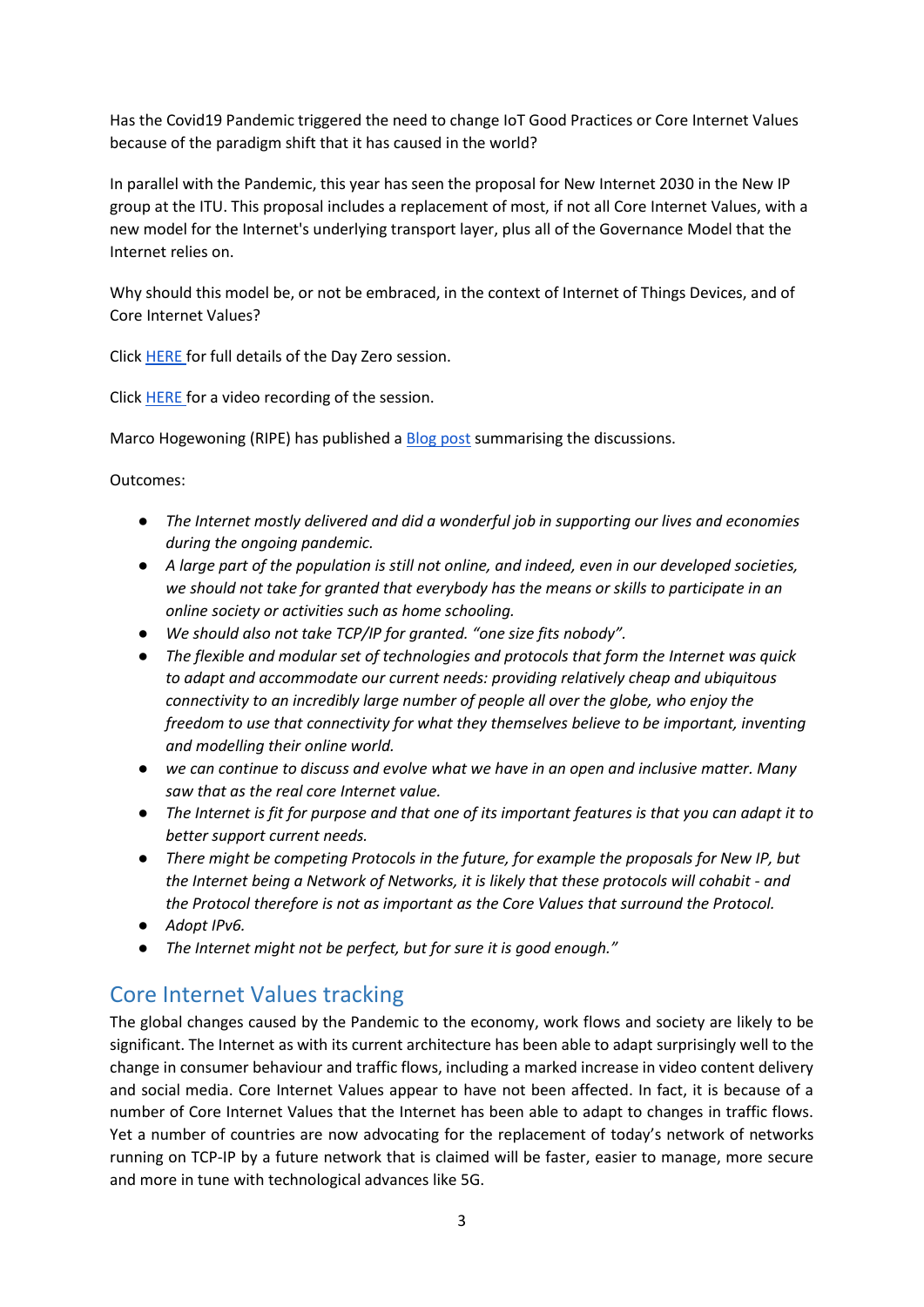The DC CIV has, in past meetings, studied the threat to Core Internet Values by new technologies and services using the Internet. These ranged from IPv6 and Network Address Translation, to content delivery networks, Cloud Services and 5G. The complete replacement of TCP-IP with new technologies is likely to have a large impact that surpasses Core Internet Values – and part of the work of the DC will be to evaluate this. Both the Event at EuroDIG and the IGF 2020 e-meeting DC-CIV sessions addressed this topic.

## vIGF 2020 e-meeting

A full [Summary of outputs a](https://www.intgovforum.org/multilingual/content/igf-2020-internet-in-crisis-management-and-renewal)n[d Transcript & Video o](https://www.intgovforum.org/multilingual/content/igf-2020-day-3-dc-internet-in-crisis-management-and-renewal)f the discussions has already been supplied and posted.

# Further Outputs

A statement drafted by members of the Dynamic Coalition and supported by other Dynamic Coalitions was presented at the IGF2020 Meeting. It was formally approved by the coalition and is a public call to all members of the IGf Community. As it is a major output this year, it is reproduced here in its entirely.

#### --- start of statement ---

The Internet is architectured as an ecosystem that is Free and Open, Global, Decentralized, End-to-End, User-centric, and Robust and Reliable . As a global network of networks, the Internet is a universal medium meant to be open to all, regardless of geography or nationality. Its interoperability makes it possible for any computer system to run application programs from different vendors, and to interact with other computers across local or wide-area networks regardless of their physical architecture and operating systems. The Internet's technical standards are open standards that enable any (standardscompliant) device or network to connect to the Internet and allow diverse services, applications, or types of data (video, audio, text, etc.). The Internet is meant to be free of any centralized control; its end-to-end and user-centric nature gives control to the end users over the type of information, application, and service they want to share and access. The Internet is robust and reliable.

The Internet owes its success not only to the technology but also to the way it operates – with no single authority directing it, except for its unique addressing system coordinated by ICANN, which is designed for robustness and reliability, and whose policies are developed in an open, multi stakeholder manner.

Internet Governance is a multistakeholder, global, process of furthering the evolution of the Internet as a universally accessible, global, free and open, interoperable, end-to-end, decentralized and loosely coordinated ecosystem; the Internet is free of barriers to connect, communicate and create.The IGF, in particular, is a forum of multi-stakeholder policy dialogue.

Recently, unilateral government actions have undermined public trust in the Internet as a force for good. Such actions do not reflect an international consensus. They do not result from dialogue with stakeholders in the communities affected. They are not endorsed by the IGF, the forum for Internet governance. Such actions include: